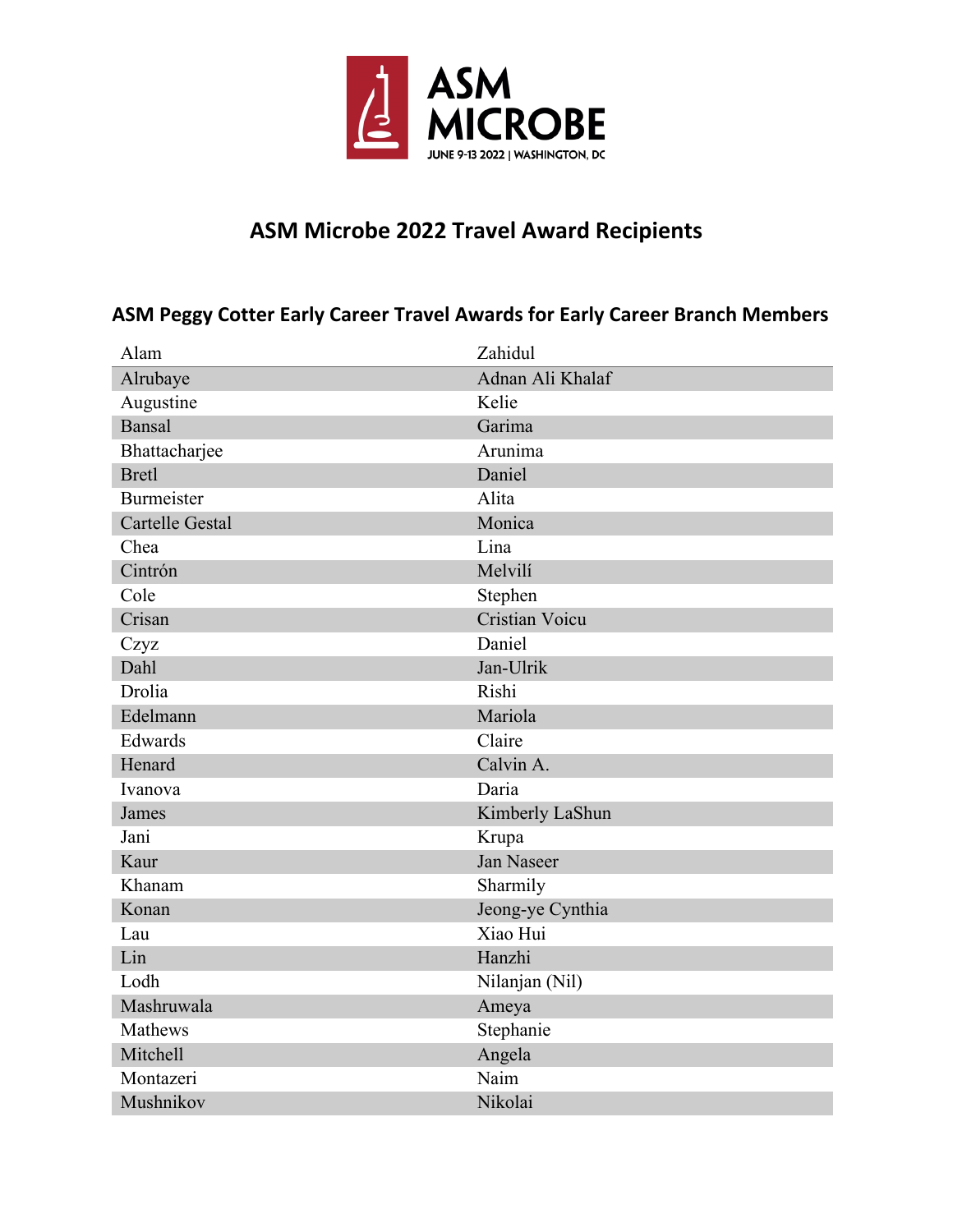

| Norambuena Morales | Javiera      |
|--------------------|--------------|
| Ozakman            | Yaprak       |
| Panariello         | Beatriz      |
| Perez Morales      | Tiara        |
| Petersen           | Erik         |
| Plecha             | Sarah        |
| Polanco            | Michelle     |
| Price              | Erin         |
| Pyden              | Alexander D. |
| Raymann            | Kasie        |
| Reformat           | Madison      |
| Rosowski           | Emily        |
| Ryder              | Cynthia      |
| Sagoo              | Jashwin      |
| Schulze            | Stefan       |
| Seekatz            | Anna Maria   |
| Shen               | Qian         |
| Sieber             | Jessica      |
| Stacy              | Apollo       |
| Steinweg           | Meg          |
| Stettner           | Sean         |
| Stocking           | Kayla        |
| Sultan             | Ahmed S.     |
| Swift              | Candice      |
| Thomson            | Joshua       |
| Tipton             | Laura        |
| Tseng              | Alanna       |
| Tseng              | Boo Shan     |
| Wang               | Dongping     |
| Yao                | Lina         |
| Yee                | Rebecca      |

# **ASM Infectious Disease Fellows Program**

| Cecilia | Lekpor      |
|---------|-------------|
| Efrem   | Tesfay      |
| Valerie | Ortiz Gómez |
| Nicole  | Tarlton     |
| Sonia   | Gomez       |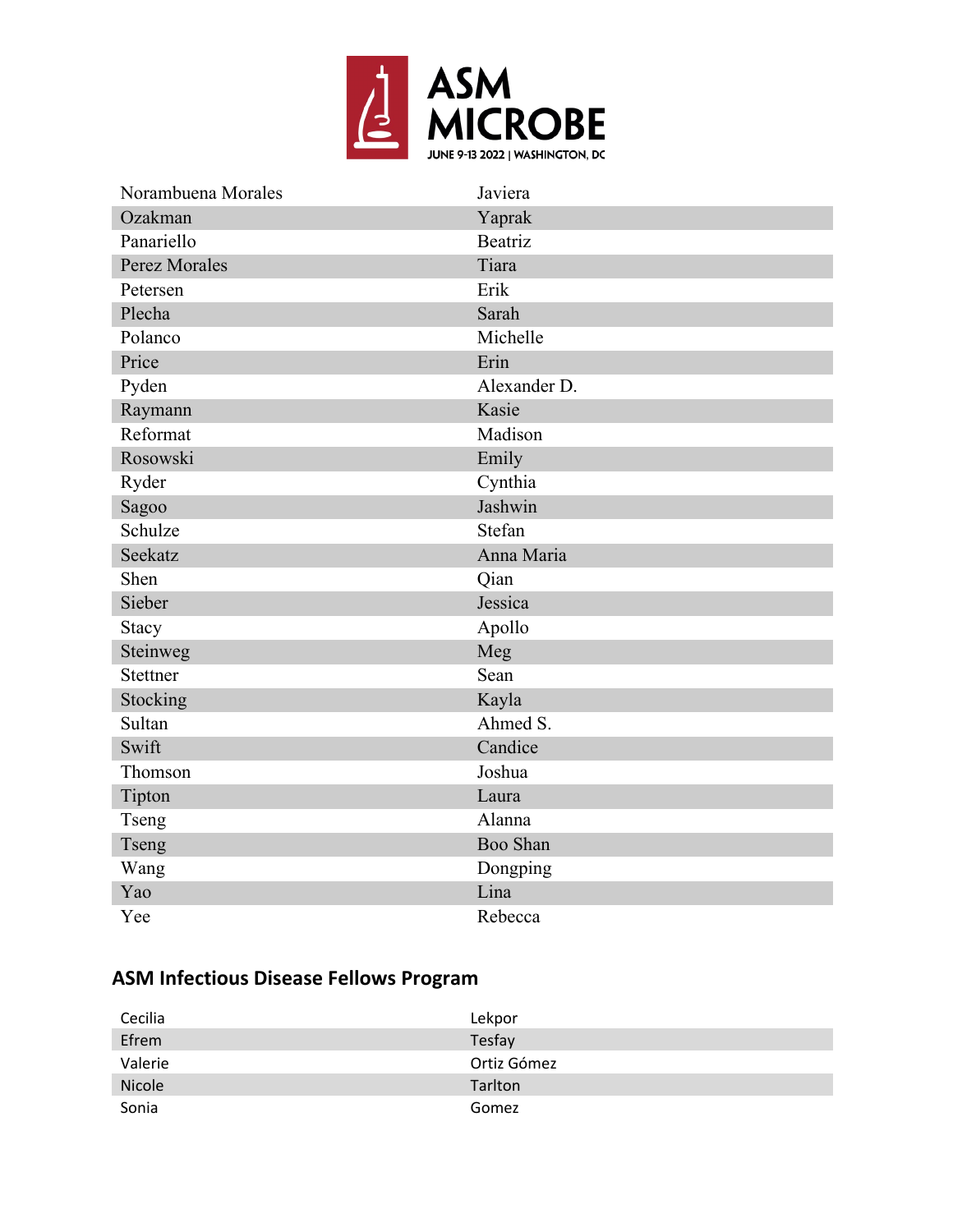

| Yikang            | Xu                 |
|-------------------|--------------------|
| Maria Radoslavova | Pavlova            |
| Yasmeen           | Abouelhassan       |
| Denver            | <b>Niles</b>       |
| Hasti             | Kamali Saervestani |
| Naphat            | Satapoomin         |
| Sara              | Alosaimy           |

### **Bill & Melinda Gates Foundation Travel Award for Scientists from Low and Low-Middle Income Countries**

| Hammed   | Mogaji         |
|----------|----------------|
| Samuel   | Uzondu         |
| Mohammad | Rabbi          |
| Odion    | Ikhimiukor     |
| Rine     | Reuben         |
| Natália  | <b>GRANATO</b> |
| Geoffrey | Kumwenda       |
| Suraia   | Nusrin         |
| Nida     | Javaid         |
| Shyam    | Dumre          |

#### **ASM Student and Postdoctoral Travel Award**

| Jason       | Rothman       |
|-------------|---------------|
| Jeong In    | Hur           |
| Lucas       | Souza         |
| Michael     | <b>Lee</b>    |
| Audrey      | Parish        |
| Debaki      | Howlader      |
| Prabhat     | Talukdar      |
| Jamie       | Marino        |
| Vinod Kumar | Gupta         |
| Nydia       | Rodriguez     |
| EunKyung    | Choi          |
| Helen       | <b>Blaine</b> |
| Iyiola      | Oladunjoye    |